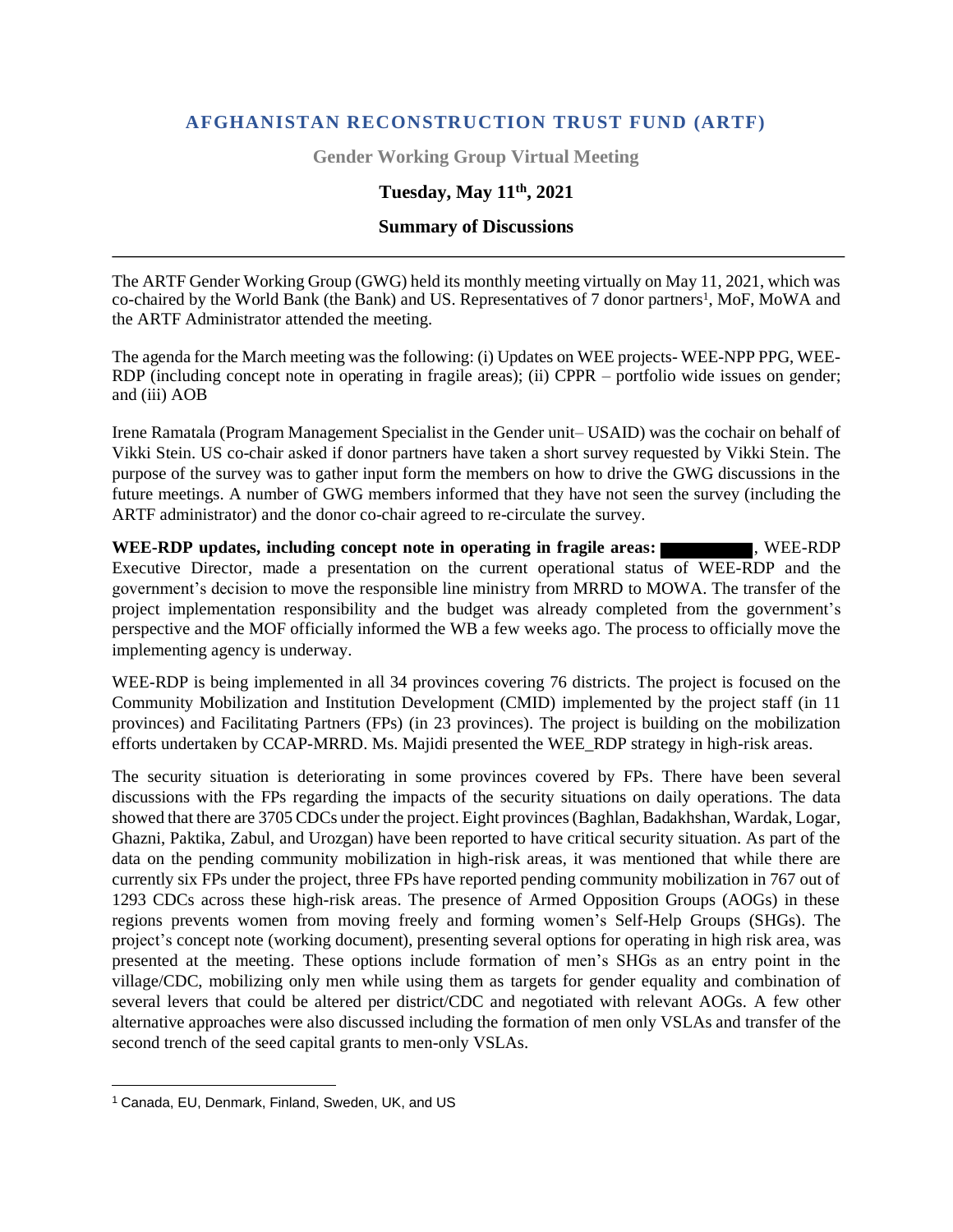Following the presentation, the donor partners have raised several questions and concerns including MRRD's advisory role in developing and implementing the strategy; likely scenario of further increase in gender gap by targeting men rather than women; possibility of focusing on areas where more women's SHGs could be supported instead of the areas with no female SHGs; considering couple approach in groups (both male and female group members from the same households to be considered as group members), among others.

The project team responded that there is a steering committee and there will be an advisory committee with the involvement of all stakeholders, especially MRRD that has enough experience in this regard. The concerns raised are primarily around the proposed approach to replace female leaders with made leaders is likely to increase their power in controlling the household finances, but at the same time, some concerns were raised regarding completely excluding a community and the government presence for the project due to security situation. Also, since the project is targeting 80% of women and 20% of men, it still seems to be feasible to reach the target despite having male only CDCs, as the finances obtained by male members of HHs would still be benefitting the female members of HHs. It was emphasized that the strategy is a working document, and that once agreed, a few pilot would be implemented in the next 3-6 months and further refine the strategy as necessary.

Other concerns raised by some donor partners were about the anticipated timeline for the final decision and having a revised approach of the strategy, options/evidence available in terms of approaching couples instead of either male or female member of HHs, likelihood of the recent fall of these areas under AOGs, girl's enrolment in schools and bargaining it with creating more male SHGs, project's support to vulnerable groups if the plan is not implemented, and WB's evaluation of the existing strategy through gender filters.

The project responded regarding some GWG members' concerns about focusing more on the male SHGs rather than the female ones as the project is already having 83% female involvement (against 80% target). There will be considerations regarding couples or families, where the money provided will already be utilized by the family as a single entity. There are active conflicts in some areas where project staff are not allowed to visit, and most of the interactions are happening through FPs with community councils and elders in those areas. Using CDCs as entry points have proven useful in mobilizing the community, in addition to engaging with the FPs. The team will continue to consult with stakeholders and make necessary adjustments to achieve development results despite highly challenging situations in some areas.

The WB gender team cautioned the project team on the possibility of exacerbating the gender gap in insecure areas if the project considers male only groups.

## **Updates on WEE projects- WEE-NPP Project Preparation Grant (PPG)**

 briefed the GWG on the status of the project. The PPG started in July 2017 with the initial US\$ 5 million grant, providing ARTF support to the establishment of the Program Coordination Office (PCO) for WEE-NPP. However the PPG budget was revised and 4 million of it was repurposed for Covid-19 response in 2020. The PCO had a mandate of coordinating, monitoring, reporting, and establishing relations with 14 different line ministries and agencies to coordinate various women empowerment projects and programs. The PPG achieved all its indicators. The PPG suffered from multiple transitions (from MoLSA to MOF and most recently to MOWA), and high turnover of especially senior staff. The considering the upcoming closing date in June 2021, MOF and WB decided not to move the PPG operation to MOWA, while the WEE-NPP as a national program led by the government has already moved to MOWA.

**Reflection on the CPPR discussion on gender:** Since the GWG ran out of time, it was agreed that the group will discuss reflections on CPPR once gender as a cross-cutting issue has been discussed in the coming week.